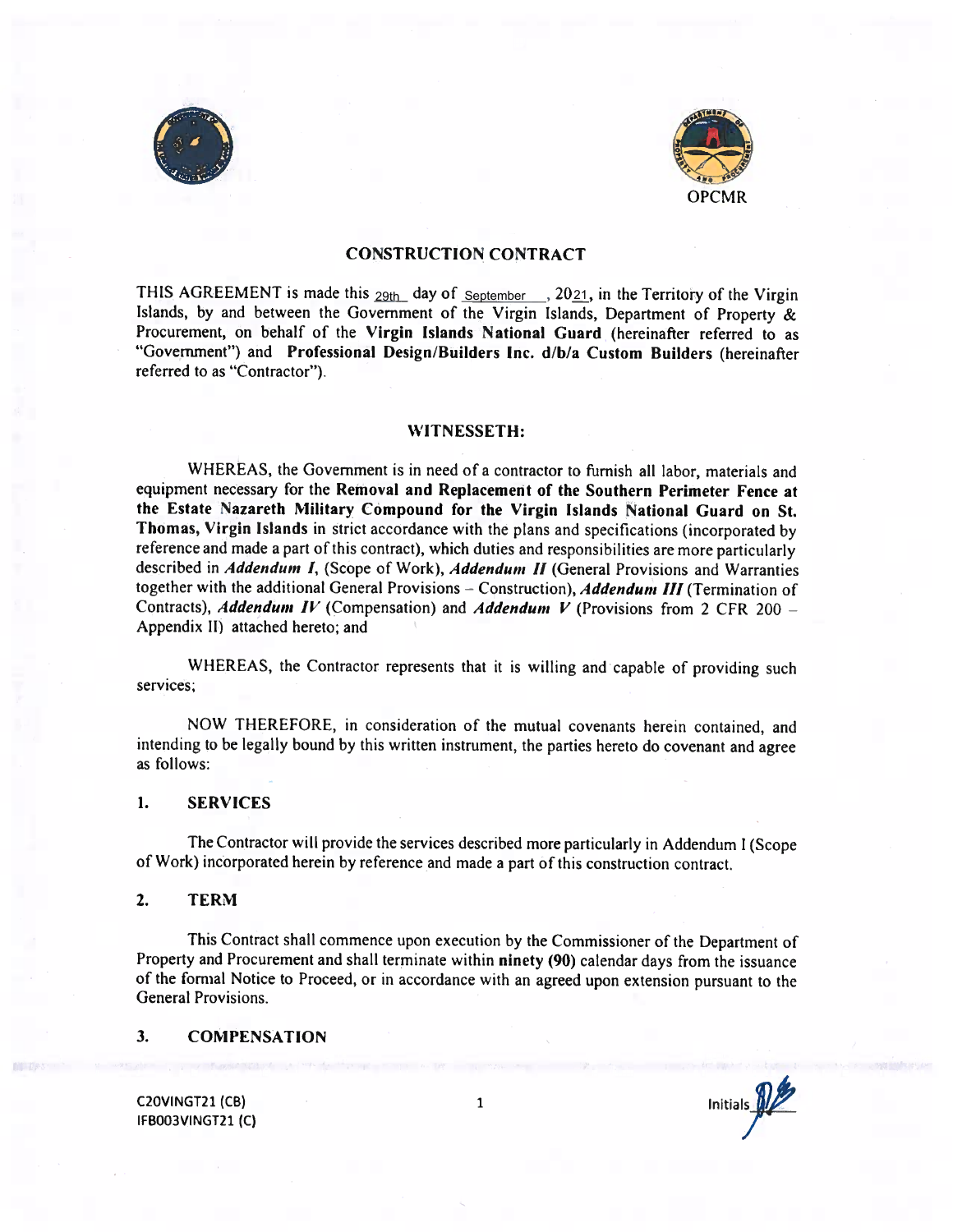



The Government, in consideration of satisfactory performance of the services described in Addendum I, agrees to pay the Contractor the sum of Four Hundred Nine Thousand Three Hundred Sixty Dollars and Zero Cents (\$409, 360.00) in accordance with the provisions set forth in Addendum IV (Compensation), attached hereto is hereby incorporated by reference and made <sup>a</sup> part of this contract.

# 4. LIQUIDATED DAMAGES

It is hereby expressly agreed by the parties hereto that in the event the Contractor has not completed the scope of work under the term set forth in Paragraph <sup>2</sup> hereof. One Hundred Dollars (\$100.00) for each calendar day or portion thereof shall be due the Government. The liquidated damages shall first he deducted from any contract monies due, hut not yet paid to the extent available.

#### 5. RECORDS

The Contractor will present documented, precise records of time and/or money expended under this Contract.

# 6. PROFESSIONAL STANDARDS

The Contractor agrees to maintain the professional standards applicable to its profession and to Contractors doing business in the United States Virgin Islands.

# 7. DOCUMENTS, PRINTOUTS, ETC.

Certified copies of all documents, hooks, records, instructional materials, programs, printouts, and memoranda of every description derived therefrom and pertaining to this Contract shall become the property of the Government and shall he turned over to it at the termination of this Contract, or at the Government's request, during the life of the contract. The above-described materials shall not be used by Contractor or by any other person or entity except upon the written permission of the Government.

# 8. LIABILITY OF OTHERS

Nothing in this Contract shall he construed to impose any liability upon Government to persons, firms, associations. or corporations engaged by Contractor as servants, agents, independent contractors, or in any other capacity whatsoever, or make the Government liable to any such persons, firms, associations or corporations for the acts, omissions. responsibilities. obligations and taxes of Contractor of whatsoever nature, including but not limited to unemployment insurance, gross receipt, excise, and social security taxes for Contractor, its servants, agents or independent contractors.

IFBOO3VINGT21 (C)

C2OVINGT21 (CB) 2 Initials  $\bigcirc$  Initials  $\bigcirc$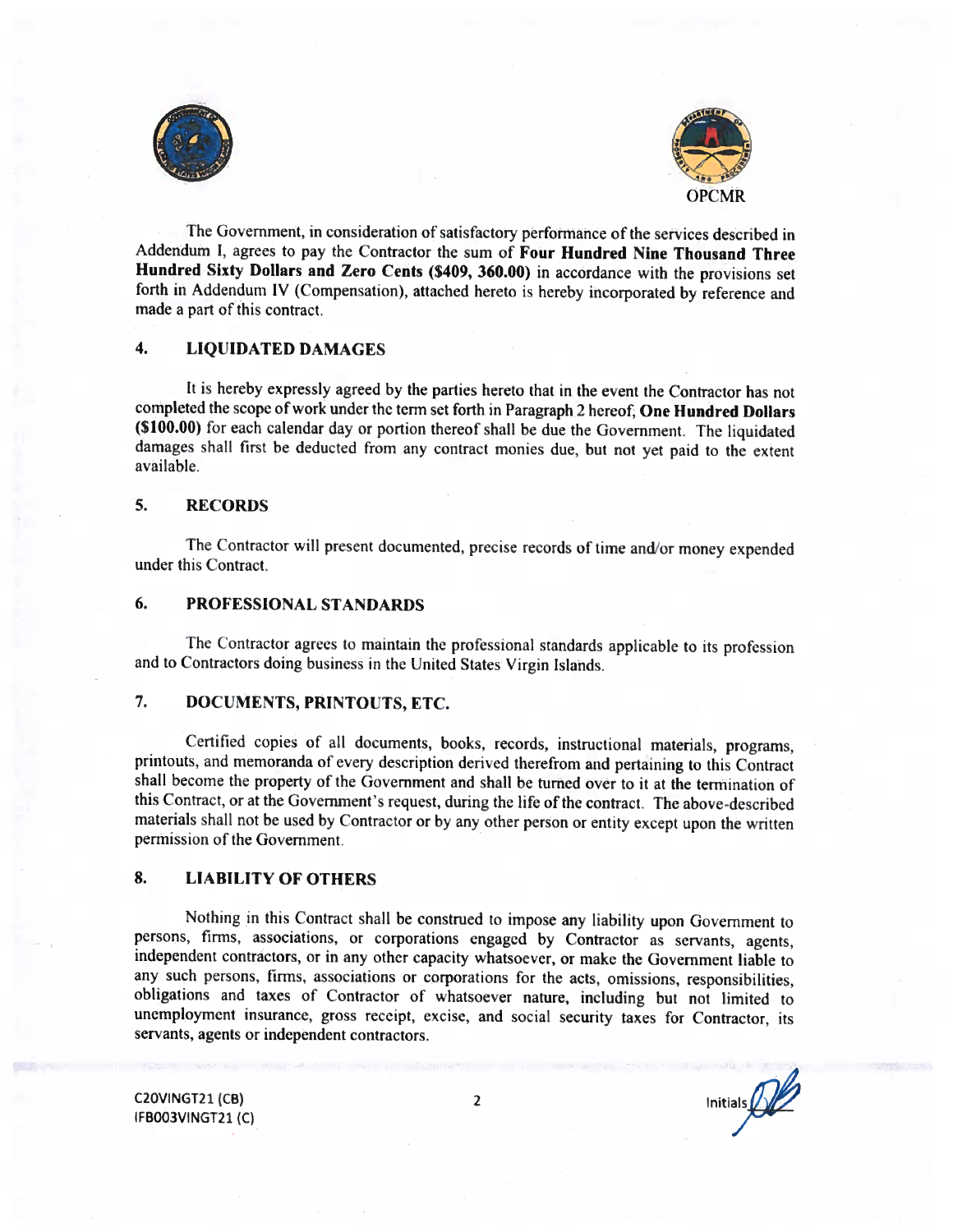



# 9. ASSIGNMENT

The Contractor shall not subcontract or assign any part of the services under this contract without the prior written approval of the Government.

#### 10. INDEMNIFICATION

Contractor agrees to indemnify, defend, and hold harmless the Government from and against any and all loss, damage, liability, claims, demands, detriments, cost, charges and expenses (including attorney's fees) and causes of action of whatsoever character which the Government may incur, sustain or he subjected to, arising out of or in any way connected to the services to he performed by Contractor under this Contract and arising from any cause, except the sole negligence of Government.

# 11. INDEPENDENT CONTRACTOR

The Contractor shall perform this Contract as an independent contractor and nothing herein contained shall he construed to he inconsistent with this relationship or status.

#### 12. GOVERNING LAW

This Contract shall be governed by the laws of the United States Virgin Islands and jurisdiction and venue are exclusive in the United States Virgin Islands.

### 13. WAIVERS AND AMENDMENTS

No waiver, modification, or amendment of any term, condition or provision of this Contract shall be valid or of any force or effect unless made in writing, signed by the parties hereto or their duly authorized representatives, and specifying with particularity the nature and extent of such waiver, modification, or amendment. Any such waiver, modification, or amendment in any instances shall in no event be construed to be <sup>a</sup> general waiver, modification, or amendment of any of the terms, conditions, or provisions of this Contract, but the same shall be strictly limited and restricted to the extent and occasion specified in such signed writing or writings.

#### 14. ENTIRE AGREEMENT

This agreement constitutes the entire agreement of the parties relating to the subject matter addressed in this agreement. This agreement supersedes all prior communications, contracts, or agreements between the parties with respect to the subject matter addressed in this Agreement. whether written or oral.

# 15. RIGHT TO WITHHOLD

C2OVINGT21 (CB) 3<br>IEBOO3VINGT31 (C) IFBOO3VINGT21 (C)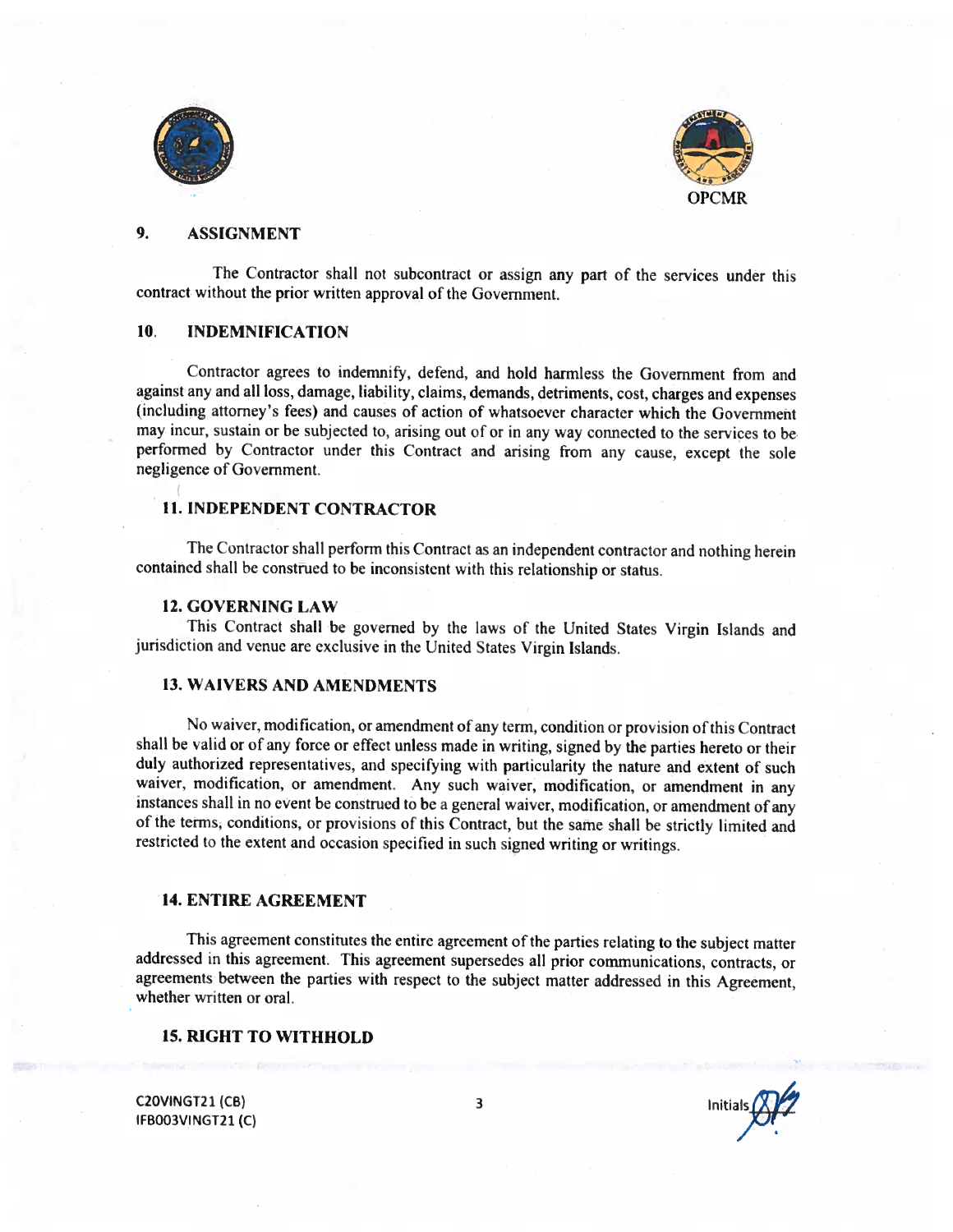



If work under this Contract is not performed in accordance with the terms, hereof, Government will have the right to withhold out of any payment due to Contractor, such sums as the Government may deem ample to protect it against loss or to assure payment of claims arising therefrom, and, at its option, the Government may apply such sums in such manner as the Government may deem proper to secure itself or to satisfy such claims. The Government will immediately notify the Contractor in writing in the event that it elects to exercise its right to withhold.

# 16. CONDITION PRECEDENT

This Contract shall be subject to the availability and appropriation of funds and to the approval of the Commissioner of the Department of Property and Procurement.

# 17. TERMINATION

Either Party will have the right to terminate this contract with cause on ten ( 10) days written notice to the other party specifying the date of termination. The attached "Addendum Ill-Termination of Contracts for the Convenience of the Government" is hereby fully incorporated herein by reference and is made <sup>a</sup> part of this agreement.

# 18. PARTIAL TERMINATION

The performance of work under this contract may be terminated by the Government in part, whenever the Government shall deem such termination advisable by providing ten (10) days written notice to the Contractor. This partial termination shall be effected by delivering to the Contractor <sup>a</sup> Notice of Partial Termination specifying the extent to which the term and/or duties under this contract are terminated and the date upon which such termination becomes effective. The Contractor shall be entitled to receive payment for services provided to the date of termination, including payment for the period of the ten  $(10)$  days' notice.

# 19. NON-DISCRIMINATION

No person shall be excluded from participating in, be denied the proceeds of, or be subject to discrimination in the performance of this Contract on account of race. creed, color, sex. religion, disability, or national origin.

# 20. CONFLICT OF INTEREST

- (a) Contractor covenants that it has no interest and will not acquire any interest. direèt or indirect, which would conflict in any manner or degree with the performance of services required to perform under this Contract.
- (b) Contractor further covenants that it is:

C2OVINGT21 (CB) IFBOO3VINGT21 (C)

Initials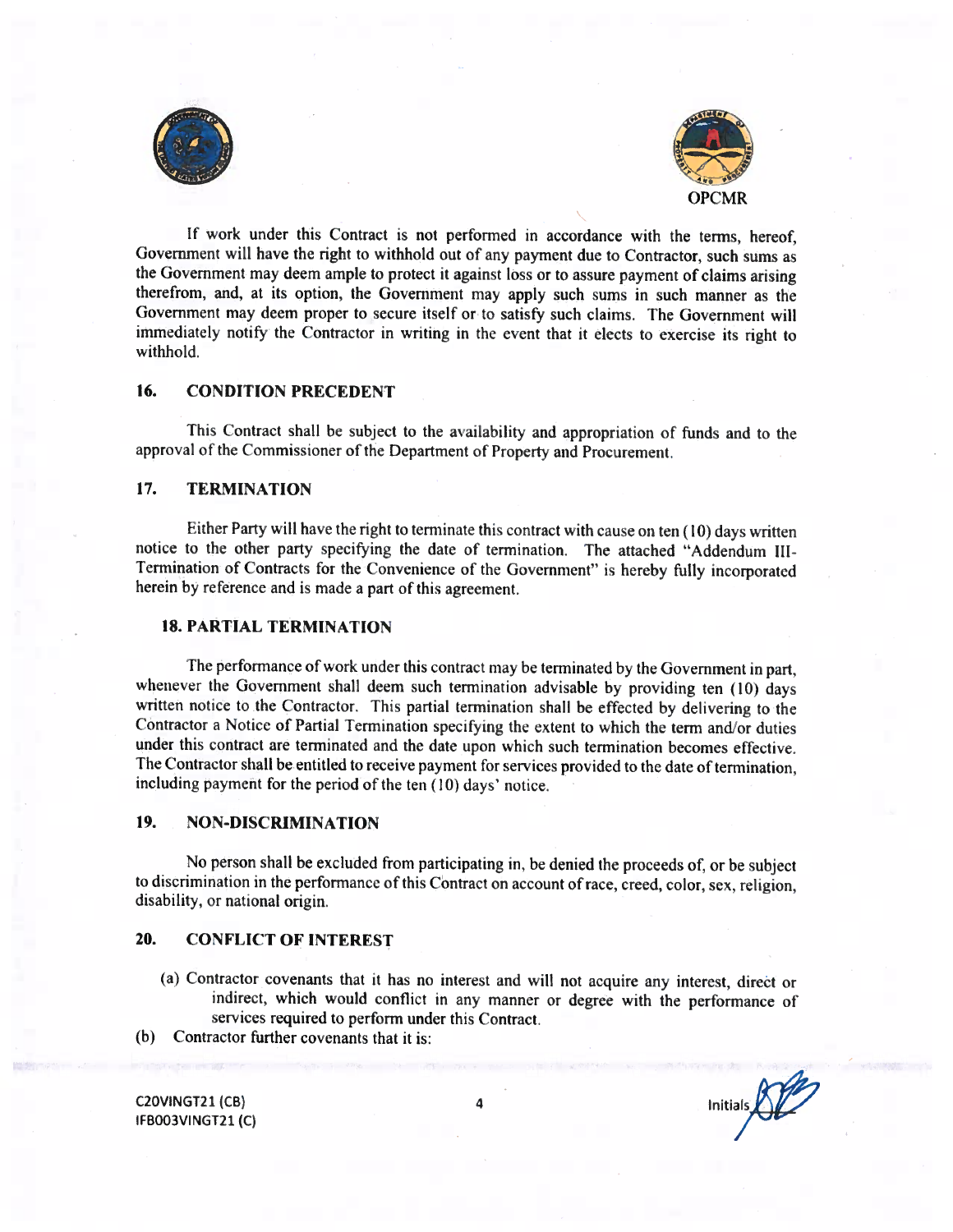



- (1) not <sup>a</sup> territorial officer or employee (i.e., the Governor, Lieutenant Governor, member of the Legislature or any other elected territorial official; or an officer or employee of the legislative, executive, or judicial branch of the Government or any agency, board, commission, or independent instrumentality of the Government, whether compensated on <sup>a</sup> salary, fee or contractual basis); or
- (2) <sup>a</sup> territorial officer or employee and, as such, has:
	- (i) familiarized itself with the provisions of Title 3, Chapter 37, Virgin Islands Code, pertaining to conflicts of interest, including the penalties provisions set forth in section 1108 thereof;
	- (ii) not made, negotiated or influenced this contract, in its official capacity; and
	- (iii) no financial interest in the contract as that term is defined in section 1101, (1) of said Code chapter.

# 21. EFFECTIVE DATE

The effective date of this Contract is upon the execution by the Commissioner of the Department of Property and Procurement.

### 22. NOTICE

Any notice required to be given by the terms of this Contract shall be deemed to have been given when the same is sent by certified mail, postage prepaid or personally delivered, addressed to the parties as follows:

GOVERNMENT Anthony D. Thomas, Commissioner Department of Property and Procurement 8201 Subbase, Suite 4 St. Thomas USVI 00802

> Major General Kodjo S. Knox-Limbacker The Adjutant General Office of the Adjutant General 6304 Estate Nazareth St. Thomas, Virgin Islands 00802

CONTRACTOR Jerome T. Boschulte President Professional Design/Builders inc. d/b/a Custom Builders

C20VINGT21 (CB) 5 Initials  $\int \int \int$ IFBOO3VINGT21 (C)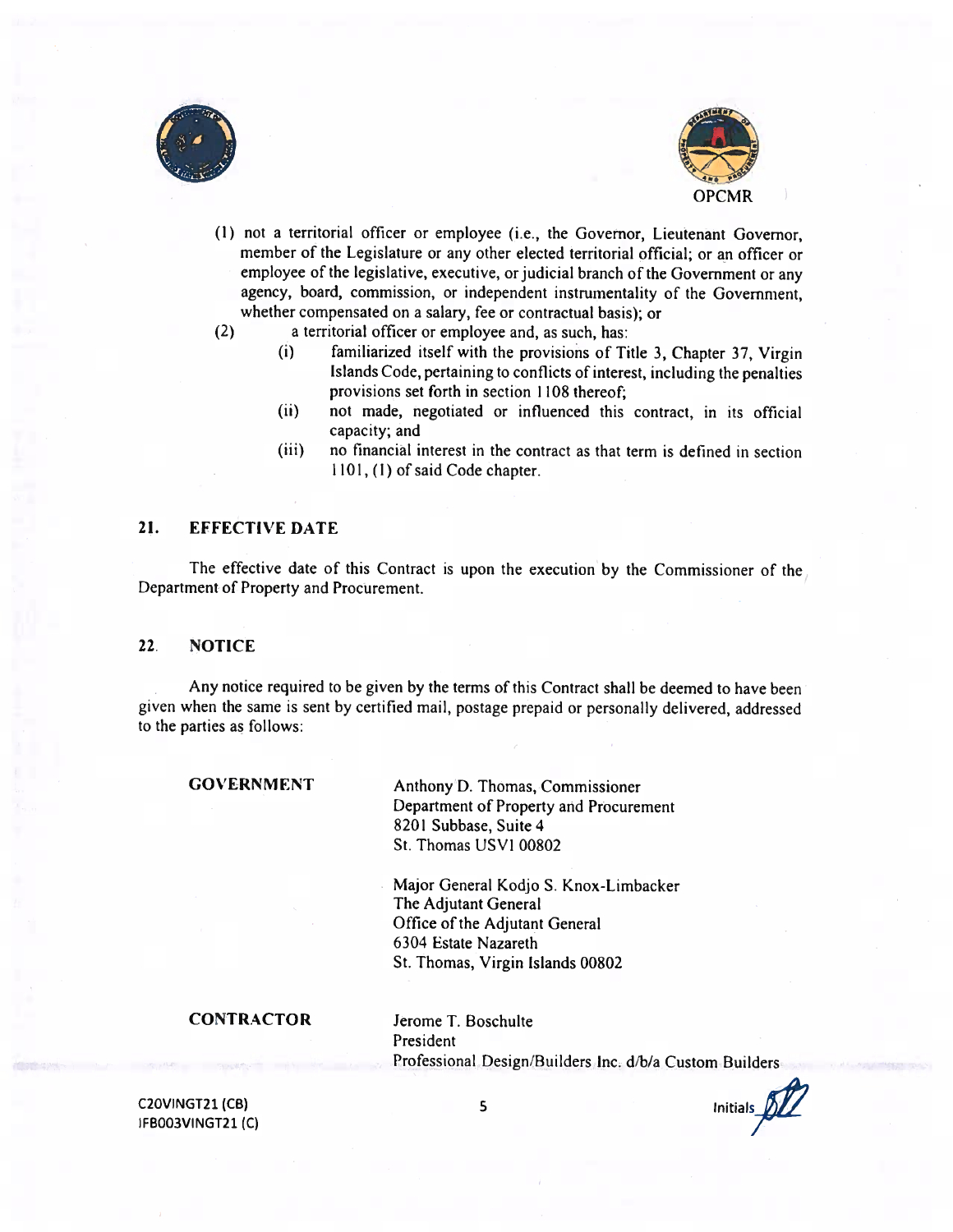



4028 Annas Retreat St Thomas, Virgin Islands 00802

# 23. LICENSURF.

The Contractor covenants that it has:

- a. obtained all of the applicable licenses or permits, temporary or otherwise, as required by Title 27 of the Virgin Islands Code; and
- b. familiarized itself with the applicable provisions of Title <sup>27</sup> of the Virgin Islands Code pertaining to professions and occupations.

# 24. CONTRACTOR'S REPRESENTATIONS

The Contractor agrees that it is fully informed regarding all the conditions affecting the work to he done and labor and materials to be furnished for the completion of the Contract, and that it has been engaged in and now does such work and represents that it is fully equipped, competent, and capable of performing the work and is ready and willing to perform such work.

The Contractor agrees further to begin work not later than the date indicated on the formal Notice to Proceed and complete the work within the number of days specified in the proposal or as extended in accordance with the General Provisions of the Contract.

The Work shall be done under the direct supervision of the Government, and in accordance with the laws of the Government and it Rules and Regulations thereunder issued and any and all applicable federal rules and regulations. The parties hereto agree that this contract shall, in all instances, be governed by the Laws of the Government of the Virgin Islands.

# 25. WARRANTY OF NON-SOLICITATION

The Contractor expressly warrants that it nor its officers, agents or employees has employed no person to solicit or obtain this contract on its behalf, or to cause or procure the same to he obtained upon compensation in any way, contingent, in whole or in part. upon such procurement. and that it nor its officers, agents or employees has not paid, or promised or agreed to pay to any person, in consideration of such procurement, or in compensation for services in connection therewith, any brokerage, commission, or percentage upon the amount receivable by him hereunder; and that it nor its officers, agents or employees has not, in estimating the contract price demanded by it included any sum by reason of such brokerage, commission or percentage; and that all monies payable to it hereunder are free from obligation to any other person for services rendered, or supposed to have been rendered, in the procurement of this contract.

Breach of the warranty shall give the Government the right to terminate this Contract, or in its discretion, to deduct from the contract price or consideration the amount of such commission, percentage. brokerage or contingent fees.

IFBOO3VINGT21 (C)

C2OVINGT21 (CB) 6 Initials  $\mathbb{Z}^2$ <br>IFB003VINGT21 (C)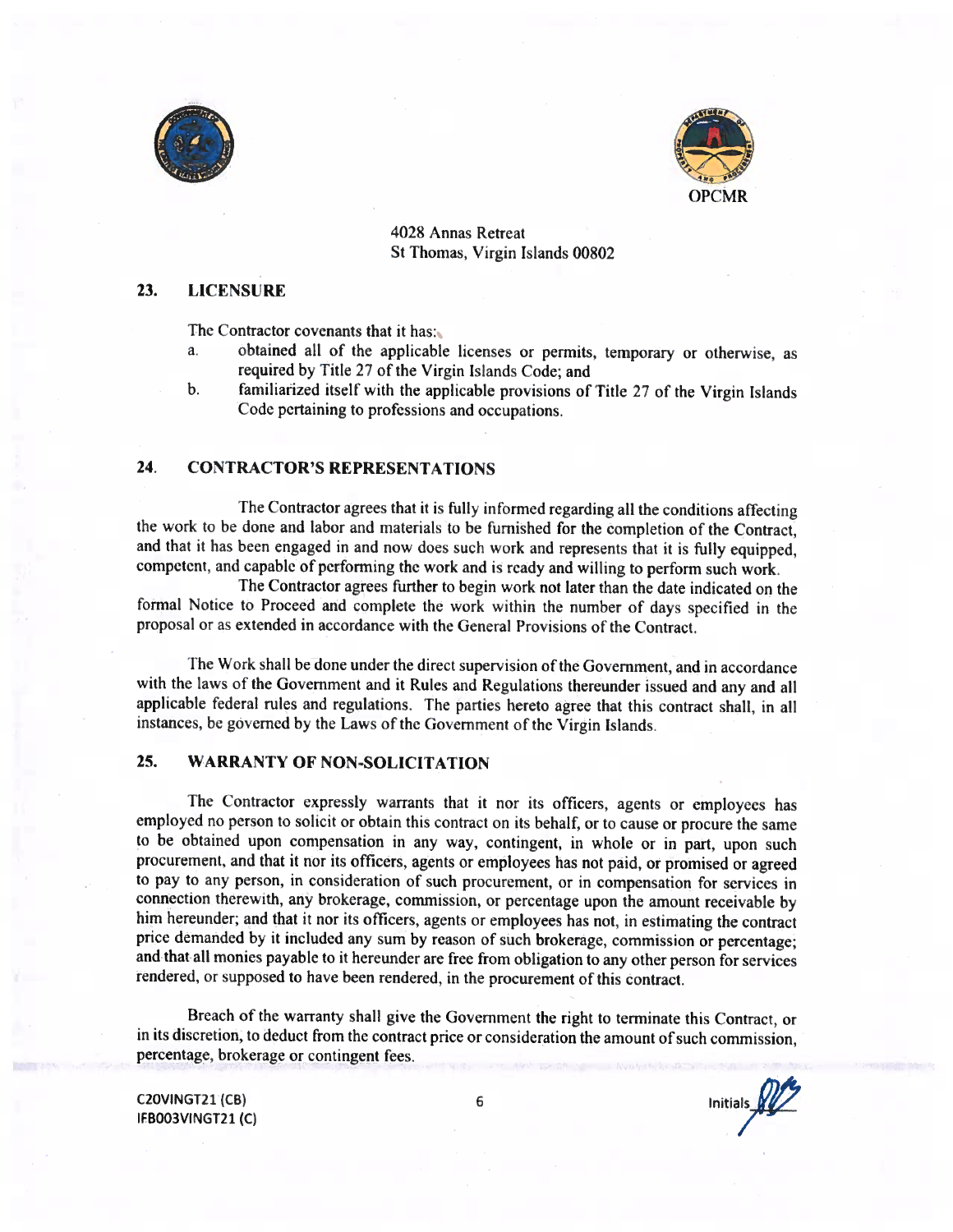



# 26. FALSE CLAIMS

Contractor warrants that it shall not, with respect to this Contract, make or present any claim upon or against the Government of the Virgin Islands, or any officer, department, board. commission, or other agency thereof, knowing such claim to be false, fictitious or fraudulent. Contractor acknowledges that making such a false, fictitious, or fraudulent claim is an offense under Virgin Islands law.

# 27. DEBARMENT CERTIFICATION

By execution of this contract, the Contractor certifies that it is eligible to receive contract awards using federally appropriated funds and that it has not been suspended or debarred from entering into contracts with any federal agency. The Contractor shall include this provision in each of its suhcontracts hereunder and shall furnish its subcontractors with the current "LIST OF PARTIES EXCLUDED FROM FEDERAL PROCUREMENT OR NON-PROCUREMENT." In the event the Contractor or any subcontractor misrepresents its eligibility to receive contract awards using federal funds. the Contractor or subcontractor agrees that it shall not be entitled to payment for any work performed under this contract or any subcontract and that the Contractor or subcontractor shall promptly reimburse the Government of the Virgin Islands for any progress payments heretofore made.

# 28. NOTICE OF FEDERAL FUNDING

Contractor acknowledges that this Contract is funded, in whole or in part, by federal funds. Contractor warrants that it shall not, with respect to this Contract, make or present any claim knowing such claim to be false, fictitious, or fraudulent. Contractor acknowledges that making such <sup>a</sup> false, fictitious, or fraudulent claim is <sup>a</sup> federal offense.

# 29. DAVIS BACON ACT

C'ontractor hereby agrees that it shall comply with all rulings and Interpretations of the Davis-Bacon Act (40 USC 276a-5) and that the contractor and subcontractor agrees that all employees shall be paid the local prevailing wages as established by Virgin Islands statutes and laws,

# 30. OTHER PROVISIONS

Addendum <sup>I</sup> (Scope of Work). Addendum II (General Provisions and Warranties). Addendum III (Termination of Contracts), Addendum IV (Compensation) and Addendum V (Provisions from <sup>2</sup> CFR <sup>200</sup> — Appendix II) attached hereto are hereby incorporated by reference and made <sup>a</sup> part of this contract.

IFBQO3VINGT21 (C)

C2OVINGT21 (CB)  $\overline{7}$  Initials  $\overline{D}$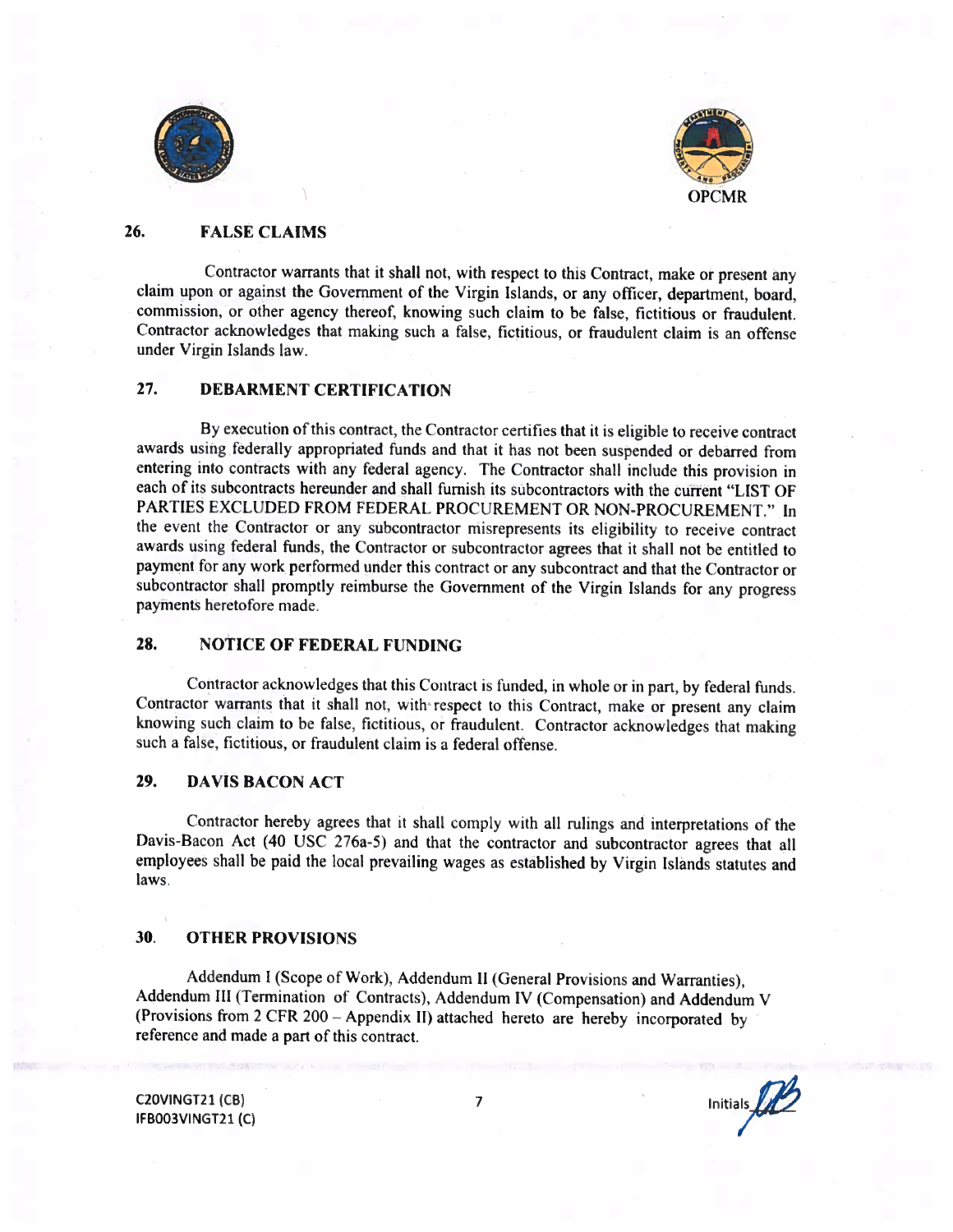



#### $31.$ **INSURANCE**

Contractor shall maintain the following insurance coverages during the term of this Contract

- (a) COMMERCIAL GENERAL LIABILITY: Commercial general liability insurance, in a form acceptable to the Government, on a "per occurrence" basis with a minimum limit of not less than one million dollars (\$1,000,000.00) for any one person per occurrence for death or personal injury and one million dollars (\$1,000,000.00) for any one occurrence for property damage. Insurance policy(ies) shall name the Government of the Virgin Islands as the certificate holder and additional insured via an endorsement.
- WORKERS' COMPENSATION: Contractor shall supply current coverage under the  $(b)$ Government Insurance Fund or other form of coverage.

#### 32. PAYMENT AND PERFORMANCE BONDS

The Contractor shall comply with the following minimum bonding requirements:

(a) A performance bond to secure Contractor's obligations and performance under the contract for 100% of the Contract price; and

(b) A payment bond to assure payment to all persons supplying labor and material in the execution of the work provided for in the contract for 100% of the Contract price.

#### **INTENTIONALLY LEFT BLANK**

C20VINGT21 (CB) IFB003VINGT21(C)